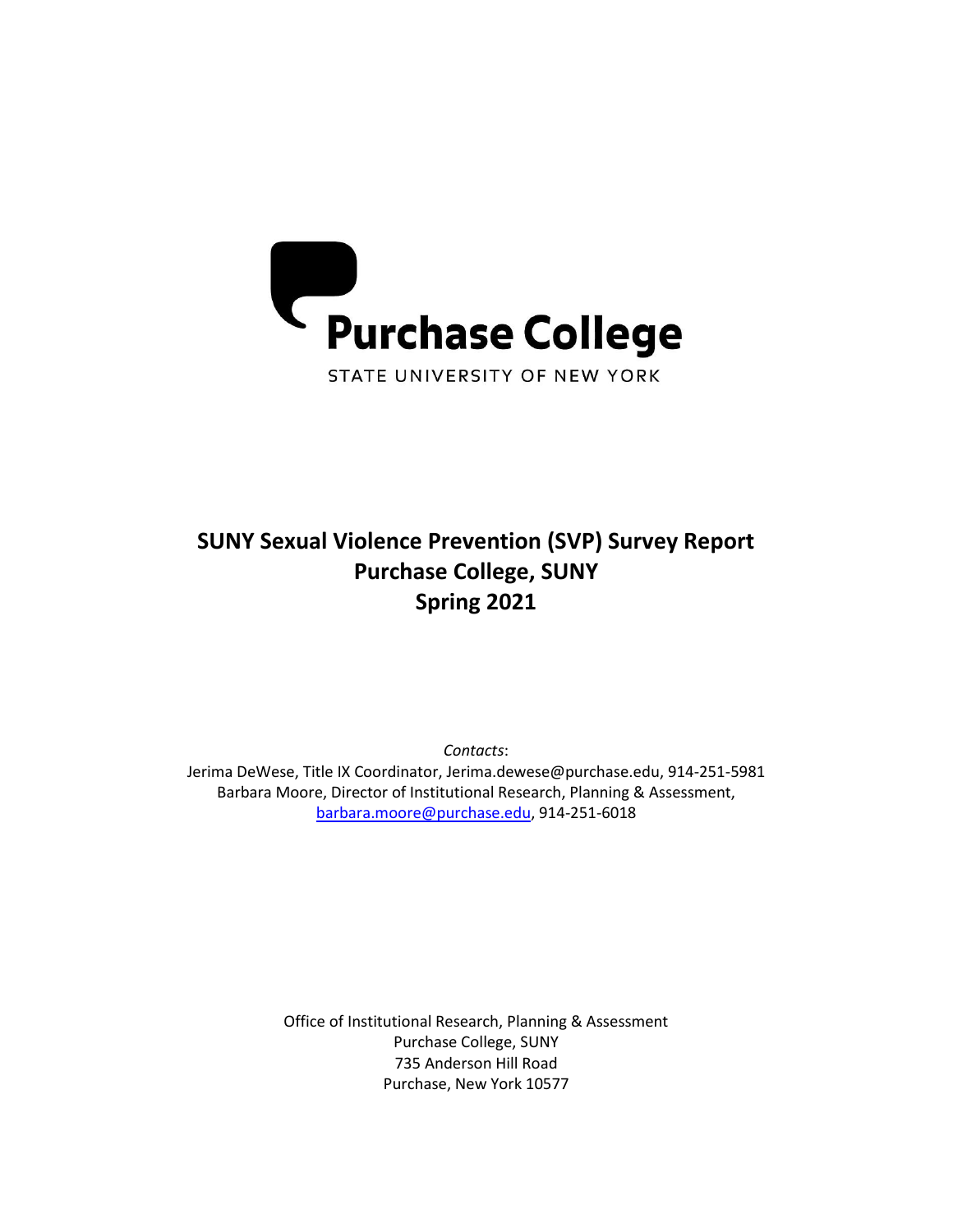## Executive Summary

Purchase College is committed to providing a safe environment that respects all individuals, encourages exploration, and increases growth and knowledge both in and out of the classroom. In order to better understand our students, faculty and staff the SUNY Sexual Violence Prevention (SVP) Survey was conducted in spring 2021. As per SUNY policy 'Results will be published on the campus website providing no personally identifiable information shall be shared'.

B[y State University of New York \(SUNY\)](http://system.suny.edu/sexual-violence-prevention-workgroup/policies/campus-climate/) policy this SUNY-wide survey ascertains faculty and staff awareness of policies and resources, and student experience with and knowledge of college reporting and adjudicatory processes for sexual harassment, including sexual violence and other related crimes.

The response rate for students was 14.1% while the response rate for faculty and staff was 19.3%. It is important to note that with the low student response rate, we cannot assume a representative sample. Accordingly, this report cannot serve as a basis for drawing *conclusions* regarding the state of awareness of resources and prevalence of incidences of sexual assault on this campus. However, we are required by law to publish results and so we do so with the qualifier of potential bias.

It is important to note that this survey was administered in the spring of a highly anomalous academic year in which the on-campus population, usually approximately 2600 students, was below 950 as a result of the COVID-19 pandemic. In addition to having a greatly reduced on-campus student population, students were not allowed to visit each other in residence hall rooms. Thus, the opportunity for inperson interactions were greatly reduced. Forty-seven percent of student respondents stated that they lived on campus for a portion of the academic year.

Results indicate that faculty and staff are generally aware of the policies, laws, and resources. Of the 217 faculty and staff who completed the survey, 189 (88%) were aware that the college has policies and procedures specifically addressing sexual assault. 158 or 72.8% knew how to contact the Title IX Coordinator, and 124 or 57.1% responded that they knew how to direct a student who was sexually assaulted to help on campus. However, only 84 or 38.7% understand what happens when a student reports sexual assault at our campus. This is an indication that the College should continue with its comprehensive efforts to increase awareness of process and resources.

The student responses to the questions on knowledge of how to report incidences of sexual violence or harassment ranged from 51.3% – 64.8% depending on the type of violence. Of the 474 student respondents, 128 or 27% indicated they did not know how to report any form of sexual violence or harassment. This indicates the need to continue with the student awareness programming.

If you have any questions about the survey, please contact [Barbara Moore,](mailto:Barbara.Moore@purchase.edu) Director of Institutional [Research,](https://www.purchase.edu/offices/institutional-research/index.php) Planning & Assessment. If you have recommendations about how the College can reduce the incidence of conduct that creates a hostile environment on campus, including sexual violence and related crimes, and improve the support the College offers when it does occur, please contact the Interim Title IX Coordinator at [mailto:titleix@purchase.edu.](mailto:titleix@purchase.edu)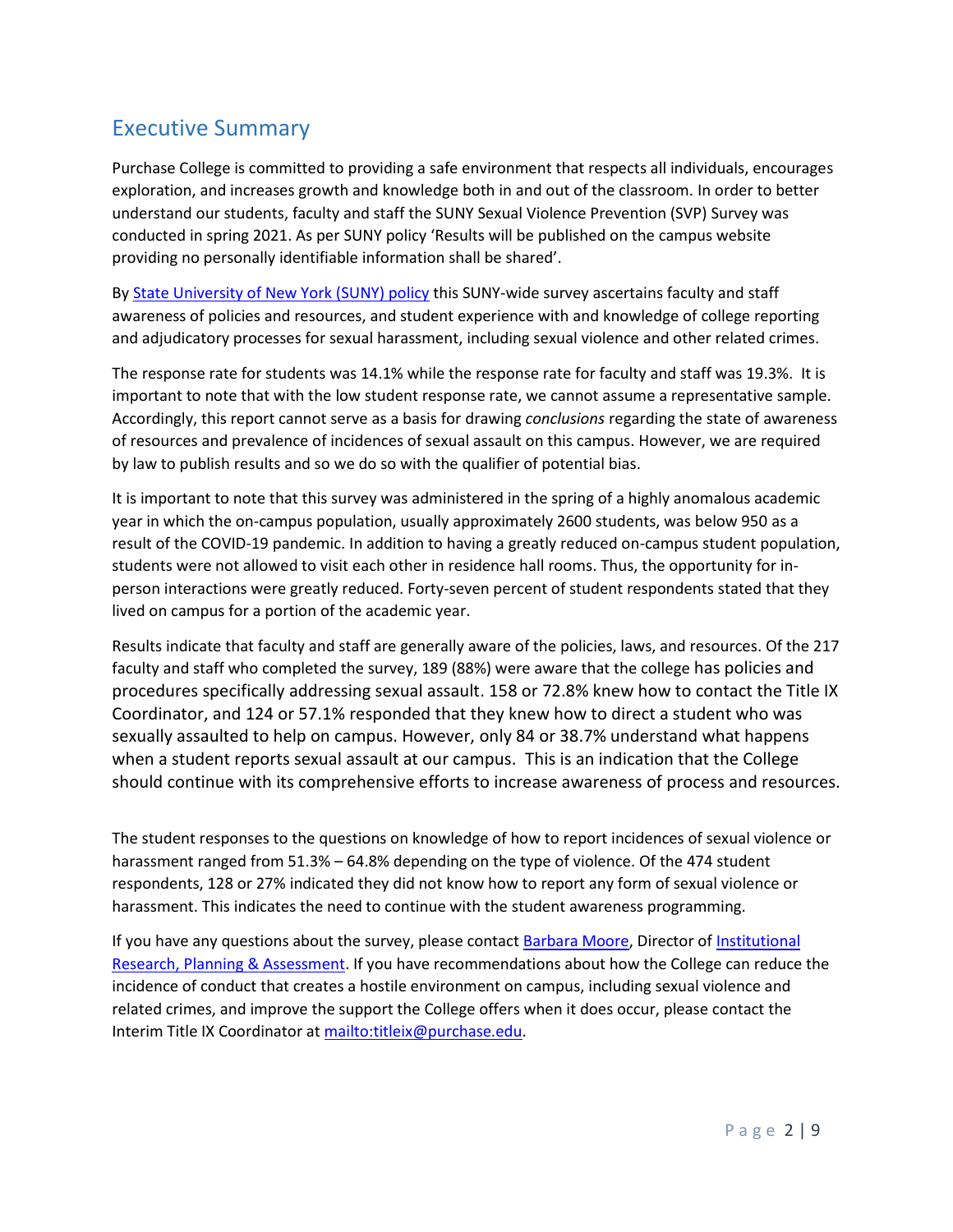## **Background**

Consistent with policies of The States University of New York, Purchase College participated in the 2021 University-wide Biennial SUNY Campus Climate Survey. Two separate surveys were concurrently administered, one to students and one to employees (faculty and staff). Students 18 years old or older and the entire faculty/staff population with college email addresses received the survey invitation. The survey timeline was as noted in Table #1 below.

#### Timeline – Set by SUNY

| <b>Student Survey</b>               | <b>Employee Survey</b>            |
|-------------------------------------|-----------------------------------|
| Launch - Monday, February 15        | Launch - Thursday, February 18    |
| Reminder #1 - Tuesday, February 23  | Reminder #1 - February 26         |
| Reminder #2 - Saturday, February 27 | Reminder #2 - Monday, March 1     |
| Reminder #3 - Wednesday, March 3    | Reminder #3 - Wednesday, March 10 |
| Reminder #4 - Monday, March 8       | Reminder #4 - Tuesday, March 16   |
| Reminder #5 - Thursday, March 18    | Reminder #5 - Monday, March 22    |
| Survey Close - Monday, March 22     | Survey Close - Thursday, March 25 |

*Table 1: Timeline for administration of the SUNY Campus Climate Survey*

For the first administration of the survey (fall, 2016) after many discussions, including several with members of the Purchase Student Government Association, the decision was made not to offer an incentive for participation in this survey. This decision was revisited during debriefing conversations as being a factor in the very low student response rates for that survey administration. For this survey administration, SUNY raffled off 150 \$100 VISA gift cards system-wide, and Purchase College raffled off four (4) \$50 VISA gift cards for our students.

Prior to the survey start date, a marketing campaign was launched that included posting flyers and posters, outreach to faculty at school meetings, outreach to staff at various meetings, and outreach to various groups of students (athletes, RAs, freshmen in their Freshmen Seminars, etc.). Talking points were prepared for faculty who were interested in discussing the survey with their students. In addition, survey reminders to the campus community was included in the weekly Student Affairs digest starting the week before the survey open date.

The survey was administered using a SUNY platform for collecting, tracking, and sharing data. SUNY is committed to maintaining the highest standards in data security. Information is protected during internet transactions (when the survey is being completed). In addition, unit level data are securely stored with multiple firewalls and security procedures. Campuses do not have access to individual unit records. Rather, data is provided in summary form only.

The survey was administered to the entire college population and was available in both English and Spanish. This decision was based on the relatively small population sizes as well as a history of low student response rates to surveys administered at Purchase College. The only individuals excluded from the survey were minor students (below the age of 18) and employees, primarily in the Operational Services Unit of CSEA who lacked a Purchase College email address.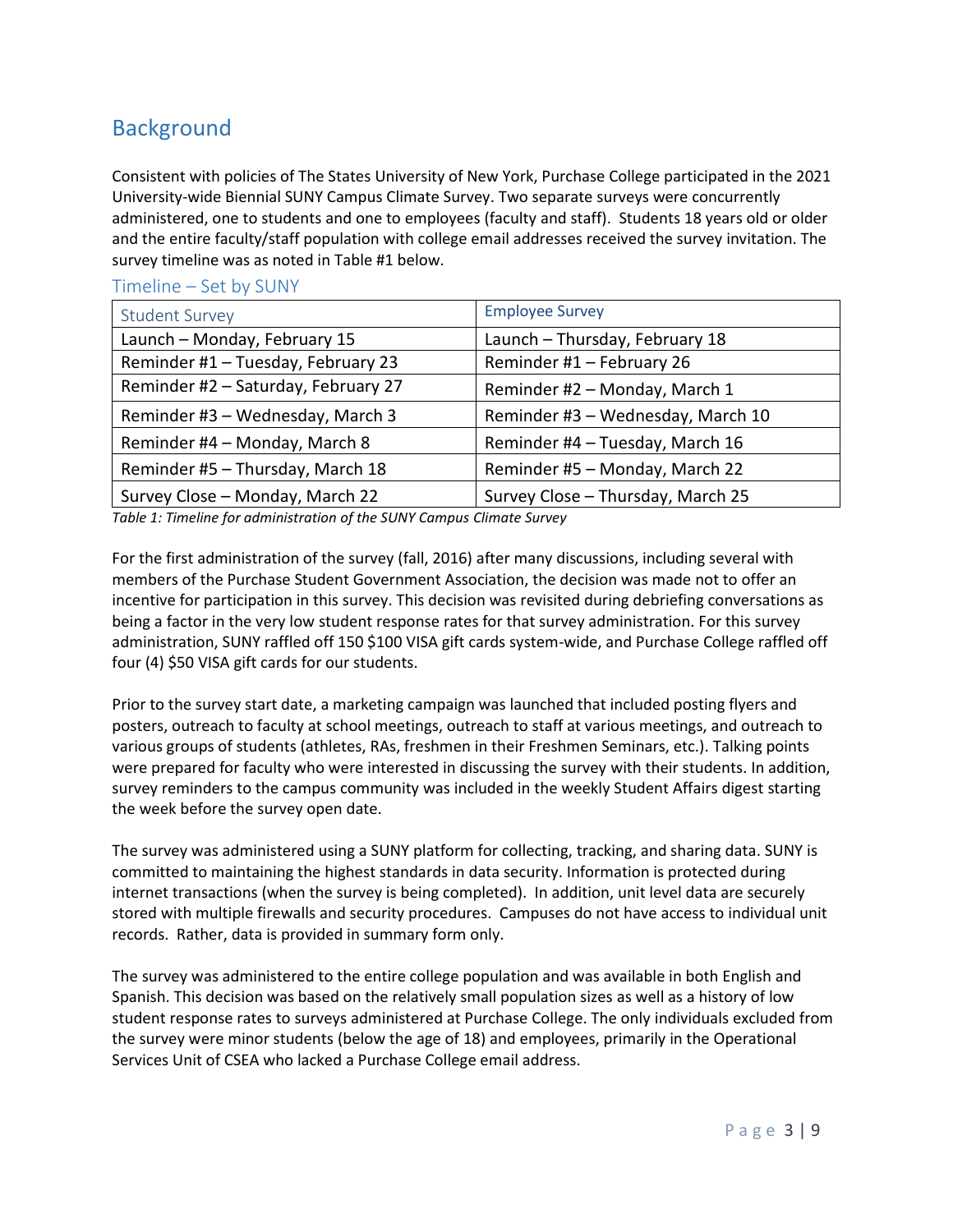|               | spring 2021 |             | spring 2019   | fall 2016     |               |
|---------------|-------------|-------------|---------------|---------------|---------------|
|               | # surveyed  | # responded | response rate | response rate | response rate |
| Faculty/Staff | 1076        | 229         | 19.30%        | 21.8          | 21.28%        |
| Student       | 3379        | 474         | 14.10%        | 16            | 7.68%         |

The response rates for the Sexual Violence Prevention survey are outlined in the Table 2 below.

*Table 2: Three-Year Trend of Student and Faculty/Staff Response Rates to the SUNY Campus Climate Survey*

In order to preserve the strictest confidentiality of the data, the decision was made SUNY-wide not to capture respondent IDs. Responses are de-identified by SUNY System before being made available to campuses. Therefore, survey data cannot be linked to the student information system to determine the representativeness of the survey population for any demographic elements other than gender.

| Spring 2021 |      | <b>Overall Student Population</b> |     | <b>Survey Respondents</b> |  |
|-------------|------|-----------------------------------|-----|---------------------------|--|
|             | HС   | %                                 | HС  | %                         |  |
| Male        | 1362 | 40.2%                             | 148 | 31.2%                     |  |
| Female      | 2024 | 59.8%                             | 325 | 68.6%                     |  |
| Other       |      |                                   | 4   | 0.8%                      |  |

*Table 3: Gender of survey respondents compared to overall headcounts.*

The above table shows that many more females completed the survey than did males and that this difference was much greater than the difference that exists in the overall population. The Student Information System does not allow for any gender other than male or female, and four of the survey respondents identified as a gender other than either of those two binary options.

As required by NYS law, Purchase College will again administer the SUNY Sexual Violence Prevention survey during spring 2023.

### Results

As noted earlier in this report, the student response rates for this survey were low, so we cannot assume that the results listed below are representative of the entire population. While the below results can assist the college with the direction of future initiatives, more and better work must be done in future survey administrations to increase the response rate.

• *Campus Efforts at Policy Awareness*

The Office of Diversity and Compliance provides annual Title IX training to faculty, staff, students, and any individual who is designated as a responsible party. Training is provided in various modalities; inperson, via Everfi software, and in a hybrid modality. Despite the College's outreach to students and employees providing information on sexual assault, Table #4 below shows that students are not absorbing the training and messaging.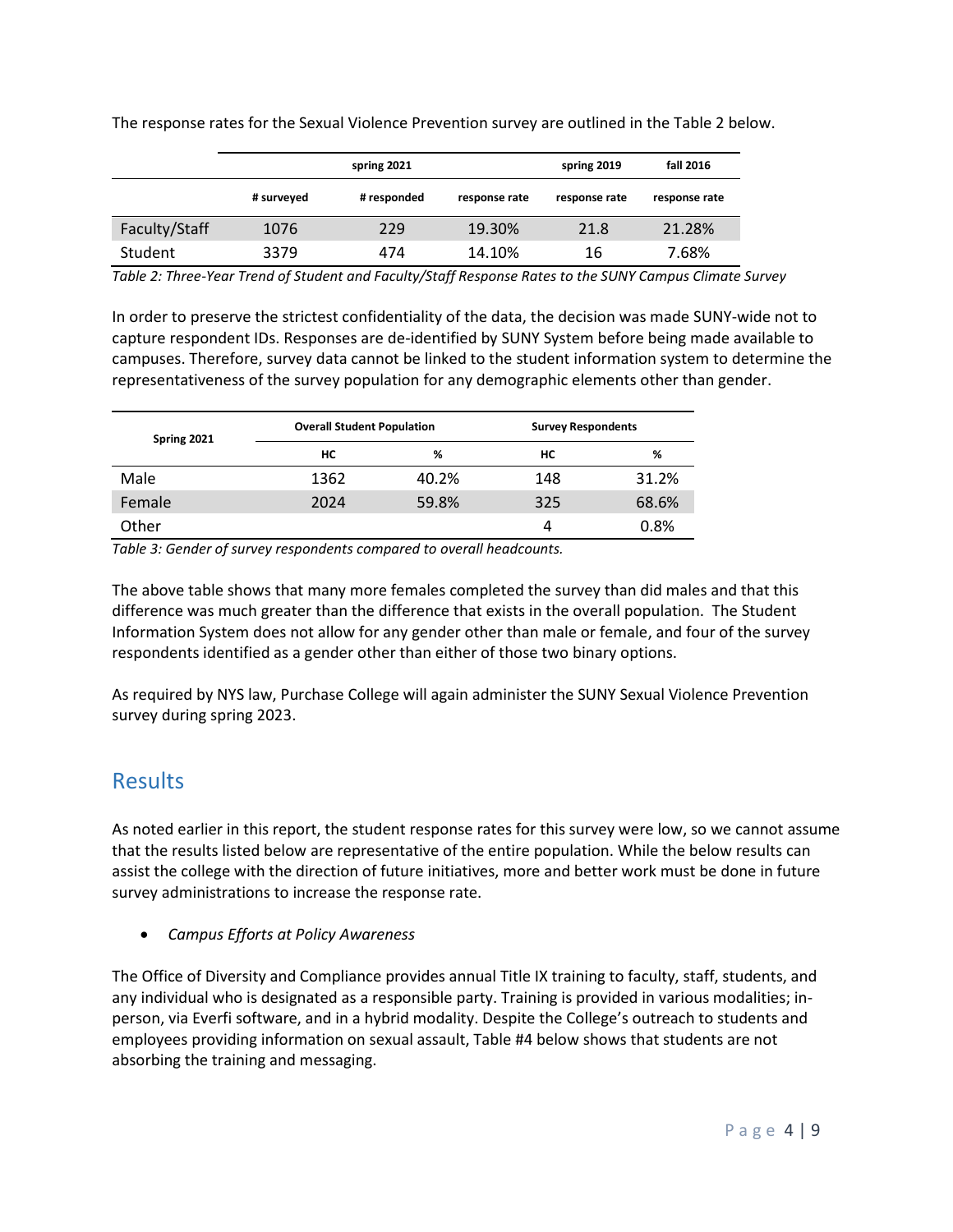|                                                                                | <b>Student</b> | <b>Employee</b> |
|--------------------------------------------------------------------------------|----------------|-----------------|
| The definition of sexual assault                                               | 68.6           | 70              |
| How to report a sexual assault                                                 | 64.1           | 72.8            |
| Where to go to get help if you or someone you know is sexually<br>assaulted    | 64.6           | 80.5            |
| To whom you can speak confidentially about a sexual assault                    | 62             | 65              |
| Policies prohibiting sexual assault                                            | 62.4           | 70.5            |
| To my knowledge, I have not received information regarding any of<br>the above | 15.4           | 12.4            |

*Table 4: Percent of students who report receiving written and/or verbal information from anyone at the college about sexual assault prevention.*

#### • *Title IX Coordinator's role*

At the time of the survey administration in spring 2021, the College did not employ either a Title IX Coordinator or a Title IX Investigator reporting to the Coordinator. Those functions were being handled by the Chief Diversity Officer who has responsibility for all Title IX functions. This could explain the low response rate for faculty and staff who were aware that a victim/survivor or witness can formally disclose a sexual assault on campus to the Title IX Coordinator.

As outlined in the Table 6 below, the various roles of the Title IX Coordinator are not well understood on campus, by either students or employees.

| Which are the roles of a Title IX Coordinator in regards to sex<br>discrimination/sexual assault/sexual misconduct? (Check all that |         |               |
|-------------------------------------------------------------------------------------------------------------------------------------|---------|---------------|
| apply)                                                                                                                              | Student | Faculty/Staff |
|                                                                                                                                     |         |               |
| Receiving reports                                                                                                                   | 58.5%   | 63.6%         |
|                                                                                                                                     |         |               |
| Coordinating campus responses to complaints                                                                                         | 48.4%   | 57.1%         |
| Ensuring training/educating is provided to the campus                                                                               |         |               |
| community                                                                                                                           | 50.1%   | 64.1%         |
| Providing reporting individuals with accommodations and                                                                             |         |               |
| services during an investigation                                                                                                    | 51.2%   | 46.5%         |

*Table 6: Student and Faculty/Staff knowledge of the role of the Title IX Coordinator.*

While 68.8% of student respondents are aware that a victim/survivor or witness can formally disclose a sexual assault on campus to the Title IX coordinator, this percentage drops to 32.3 for faculty and staff respondents. This is further indication that efforts to increase employee awareness of the role of the Title IX Coordinator must continue. However, the good news is that more students are so aware than was reported in the 2016 survey when 55.78% of student respondents understood that a formal complaint could be made to the Title IX Coordinator.

• *How and where to report sexual violence as a victim/survivor or witness*

Only 35.4% of employee respondents indicated an understanding of the difference between confidentiality and privacy. This is an important distinction as it could determine where an employee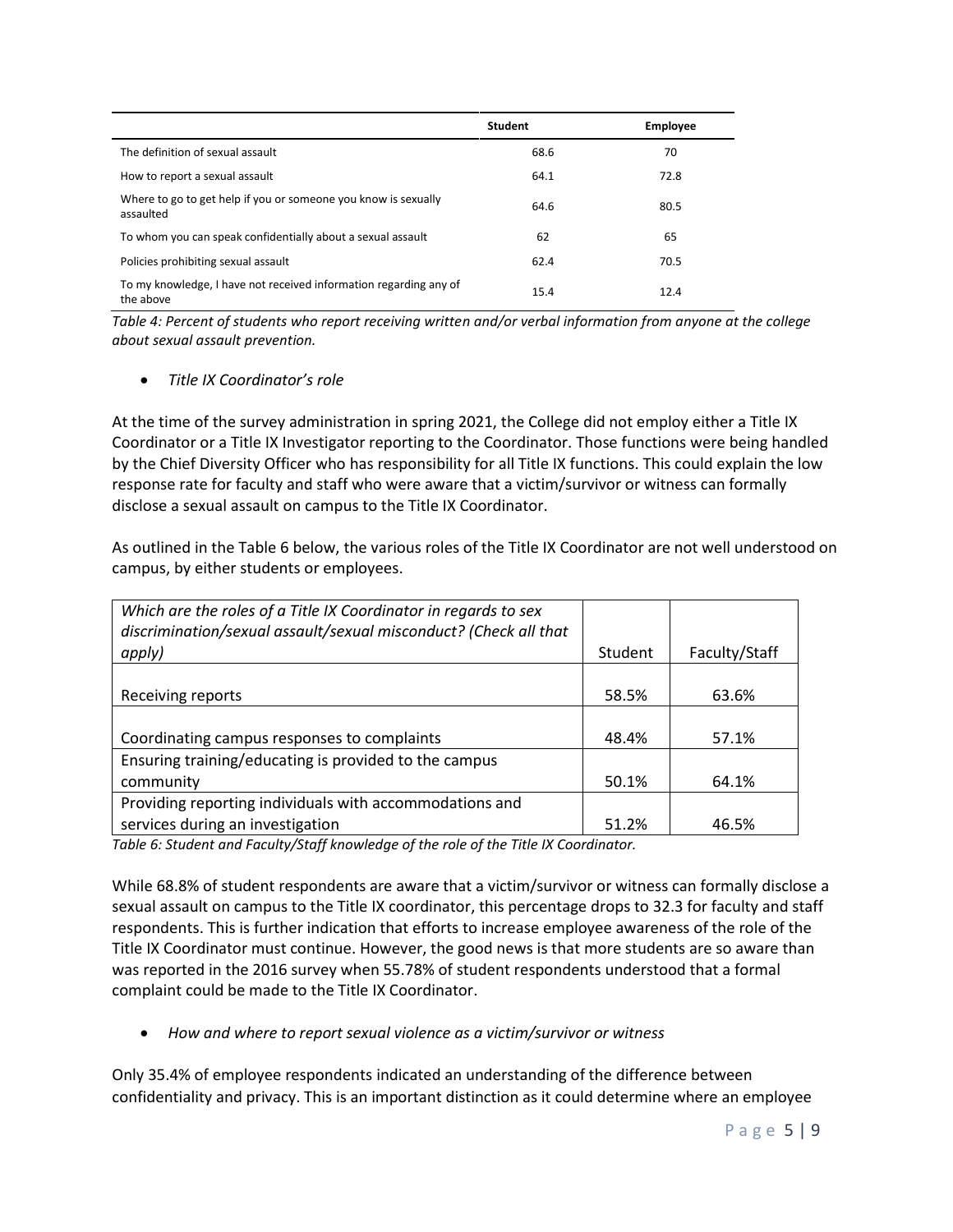goes to make a report. The Counseling and Health Center protect confidential disclosure; however, as confidentiality does \*not\* exist with the Title IX Coordinator, no report will be made to that office without student consent. The Counseling and Health Centers are two of the three offices (including our Wellness Center) where confidential disclosures can be made. Reports made to other offices are considered formal disclosures and, while privacy is maintained confidentiality is not.

The results of the employee survey indicate that further training on the difference between confidentiality and privacy would be beneficial. As the table below indicates, 69.6% and 56.2% of employees believe a formal disclosure can be made to the Counseling and Health Centers respectively.

| To whom can a victim/survivor or witness formally |       |  |
|---------------------------------------------------|-------|--|
| disclose a sexual assault on campus?              |       |  |
|                                                   |       |  |
| Title IX Coordinator                              | 71.0% |  |
| <b>University Police</b>                          | 77.4% |  |
| Counseling Center*                                | 69.6% |  |
| <b>Advocacy Services</b>                          | 48.8% |  |
| <b>Student Affairs</b>                            | 36.9% |  |
| Health Center*                                    | 56.2% |  |
| <b>Affirmative Action</b>                         | 38.7% |  |
| <b>Human Resources</b>                            | 49.8% |  |

*Table 7: Employees indication of where a formal disclosure can be made.*

Encouragingly, it appears that less students erroneously believe a formal disclosure can be made to the Counseling Center and Health Center. 90.5% of student respondents in 2016 believed that a formal disclosure could be made to the Counseling Center, compared with 63.5% today; and 78.46% believed in 2016 that such disclosure could be made to the Health Center, as compared with 36.5% today. Certainly, staff at these offices can refer students to UPD or the Title IX Coordinator. However, while all other staff are obligated to follow-up, staff at this three offices are not. They and they alone can maintain confidentiality at the request of the victim/survivor, or witness.

Student responses to the questions pertaining to knowledge of how to report various incidences of sexual violence seem to indicate a relatively high level of awareness. A majority knew how to report sexual assault (64.4), sexual harassment (62.5%), domestic and/or dating violence (53.7%), and stalking (50.9%). However, this means that over 1/3 of student respondents do not know how to report an incidence of sexual assault, and even higher percentages of students are unaware of how to report other types of sexual violence.

Of some concern is that there seems to be a sense of faculty and staff distrust about the process triggered when they report student complaints of sexual violence. Only 125 (57.6%) responded that they believed the campus would take their report seriously; 109 (50.2%) responded that they agree the campus would take conduct a fair investigation; and, 106 (48.8%) responded that the campus would provide the student with necessary support during the process.

• *The availability of resources on and off campus, such as counseling, health, academic assistance*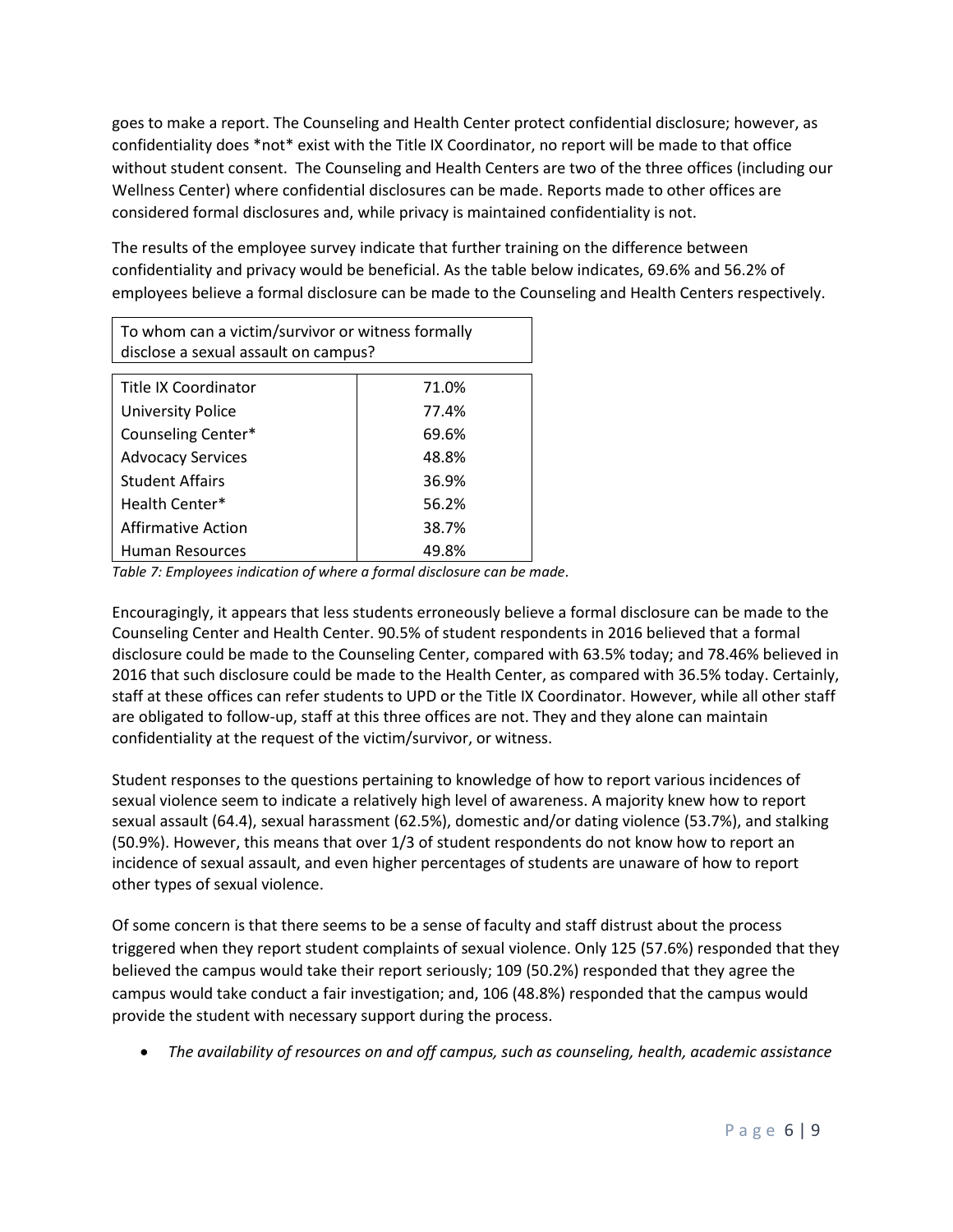Employee respondents were generally aware of on-campus resources, although such awareness was less than was reported in 2016. Awareness of the Office of Student Conduct was 59.9% down from 70%, University Police was 77.4% down from 99%, Counseling Center 74.7% down from 98%, Health Services 72.4% down from 98%, and Human Resources 71.4% down from 96%. Again, this speaks to the need to continue with policy awareness training across the campus.

Student respondents indicated that they were aware of on-campus resources such as University Police (79%) and Health Services (79%). However, they were less aware of on-campus resources such as the Title IX Coordinator (68.8%), the Counseling Center (63.5%); and they were much less aware of Student Affairs (29.4%) as a resource. In addition, only 42.1% of student respondents were aware of Human Resources as a resource, which makes sense as it primarily serves employees. Similar to the results from the employee survey, a number of student respondents also claimed awareness of Advocacy Services (43.4%) which does not exist on campus.

For a variety of technical and resource reasons, the SUNY Sexual Violence Prevention Survey does not customize the surveys for each of the 64 campuses to avoid including offices that might not exist on a particular campus. This "one size fits all" survey SUNY-wide creates some confusion due to the researchers' inability to understand if the respondent might be referring to an office/employee with a different name, title or structure.

• *The prevalence of victimization and perpetration of sexual assault, domestic violence, dating violence, and stalking on and/off campus during the last year*

The faculty/staff survey did not include questions relating to the prevalence and incidence of sexual violence and assault. The results in this section reflect only that from the student survey. While the numbers are low, any incident of sexual violence is unacceptable. It is important to note that students may be more inclined towards candor on a confidential survey (anonymous to the institution and SUNY) than they are in coming forward to report any such incidents.

A number of student respondents indicated having been the recipient of some form of sexual activity rising to the level of violence without their consent during the last year, including:

| # of student respondents indicating sexual activity without consent        | Attempted | Completed |
|----------------------------------------------------------------------------|-----------|-----------|
| someone fondled, kissed, or rubbed up against the private areas of my body | 29        | 20        |
| someone removed some of my clothes                                         | 13        |           |
| someone performed oral sex on me or forced me to perform oral sex          |           |           |
| someone sexually penetrated me                                             |           |           |

*Table 8: Number of students who responded on the survey that they were the recipient of some form of nonconsensual sexual activity.*

The survey asks for incidents that occurred in the past year but does not specify for each incident whether it took place on campus. However, when asked to identify the perpetrators affiliation with the college for the most recent incident, 31 (23.5%) indicated some form of affiliation. No student respondent identified any college employees involved in these incidents. However, only 9 identified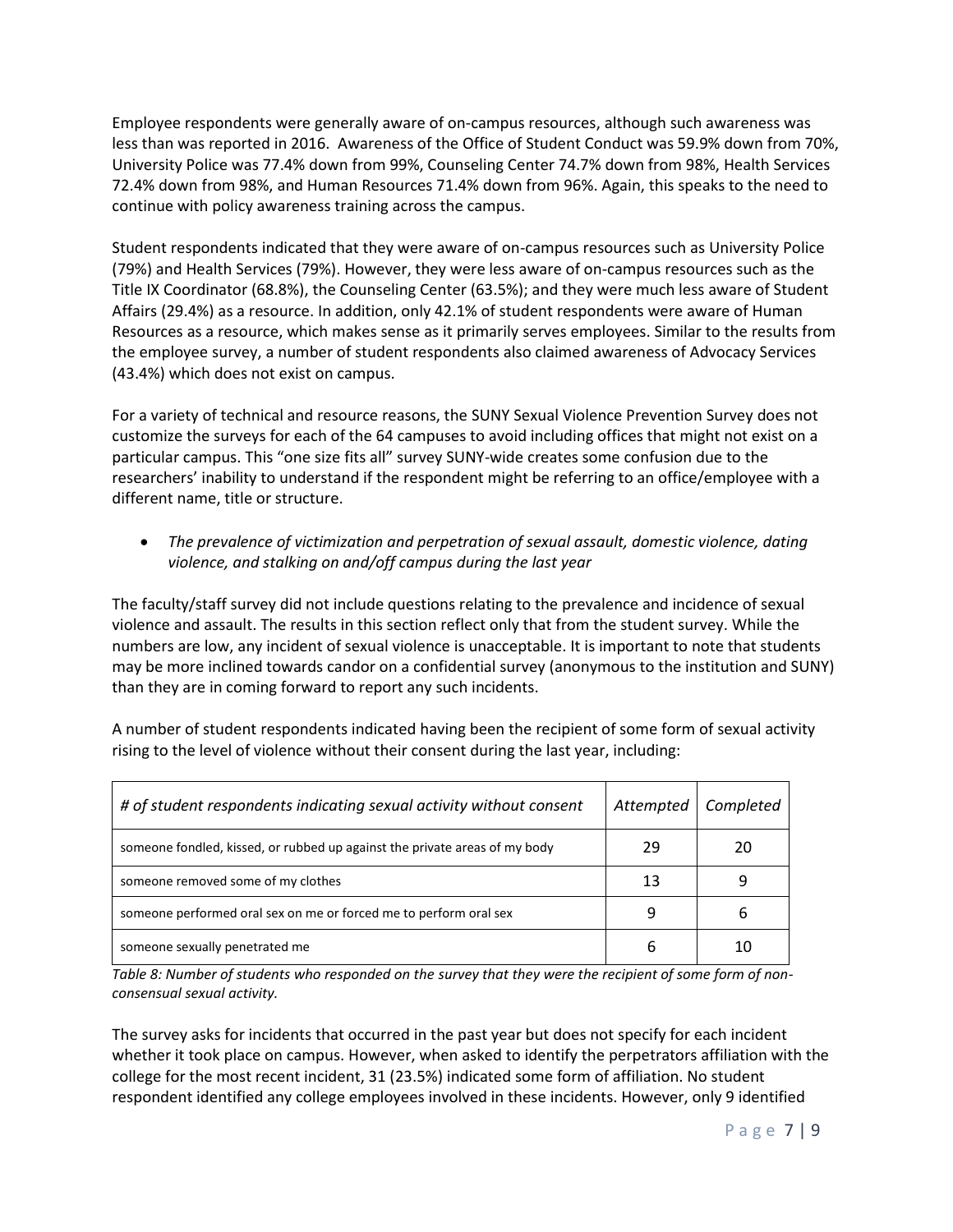other students, making it unclear as to what affiliation the perpetrator had with the campus. It is possible that other students were instead identified as acquaintances, non-romantic friends, casual or first date, current romantic partner, or ex-romantic partner. Every reported incident is taken very seriously, and is given a thorough review by the Title IX Coordinator and Office of Diversity and Compliance.

• *Whether victims/survivors reported to the College and/or police, and reasons why they did or did not report*

For the respondents above who indicated that they had been a victim of some form of sexual assault, only 1 indicated that they used the College's formal procedures to report the incident(s). All other respondents who indicated victimization opted not to report the incident(s). The most common reasons given were 1) They did not think it was important enough, 2) they did not recognize the incident as sexual assault at the time of the occurrence, and 3) someone told them not to report it.

• *The general awareness of the definition of affirmative consent*

73.3% of employee respondents and 80.7% of student respondents were aware of the definition of affirmative consent, both down from 2016. However, approximately 26% of employee-respondents and approximately 20% of student-respondents were not, or were unsure. While a good majority of employee respondents (84%) and student respondents (86.4%) were aware that an incapacitated person cannot give consent, this is a decrease from 2016 when 99% and 94% respectively were so aware.

### Discussion and Next Steps

The campus is steadily working to increase awareness of campus resources, as well as what constitutes sexual violence, and how to prevent it.

The Office of Diversity and Compliance conducts annual training session on the topics of Title IX, Sexual Violence and Prevention Response and Sexual harassment and Discrimination. A majority of these trainings (Title IX) are collaboratively conducted with staff from the Conduct Office, Counseling Services and University Police. The training is provided to all:

- Incoming freshman and transfer students and their parents during the summer and at the beginning of the Spring semester
- Student athletes, coaches, athletic trainers and athletic administrators are provided with the training prior to the beginning of the semester.
- Student leaders who are members of the student government, and student clubs
- Resident Assistants and Resident Directors
- Student Orientation leaders

During the academic semesters, training is also provided on the topics of Title IX and Sexual Harassment to all faculty and staff. In academic year 2019-2020, 567 faculty, staff and responsible parties were trained. In addition, 3157 students participated in training sessions.